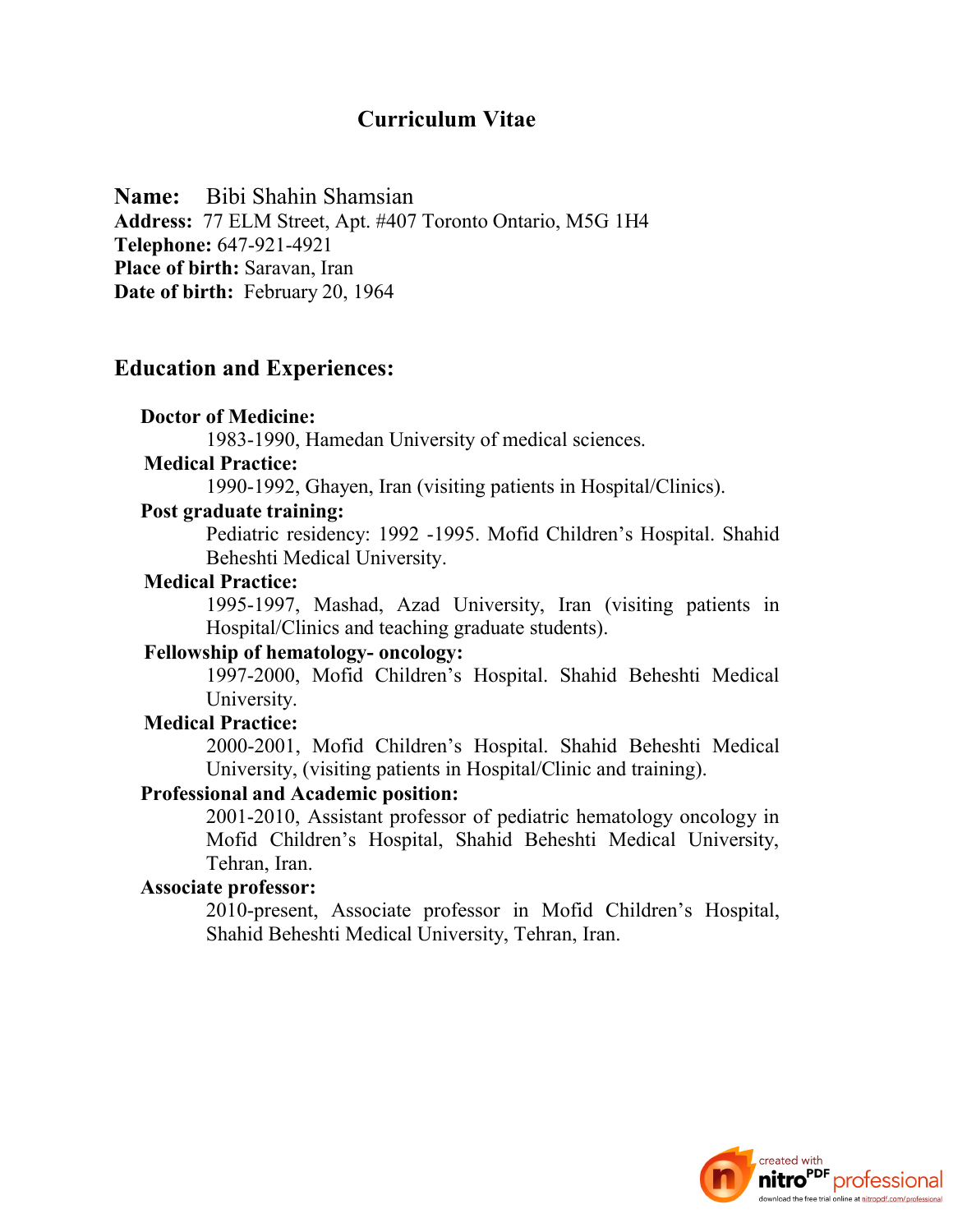# **Publications and seminars:**

- 1. Hemophagocytic syndrome and a case report/Archives of Iranian medicine J. Oct 2005 and  $XXX<sup>th</sup>$  World congress of International Society hematology. Turkey-Istanbul/2005
- 2. Triplets with AML(Familial AML), case report/Iranian journal of Medical Sciences/Iran/2006 and XXX<sup>th</sup> World congress of International Society hematology .Turkey-Istanbul/2005
- 3. Myelolipoma ,case report/ARCHIVES OF IRANIAN MEDICINE J, 2006
- 4. Sensory neural hearing loss in Beta major thalassemia patients ,Mofid Children's Hospital/2006 Accepted By Pediatric hematology-Oncology Journal in 2008
- 5. Evaluation of Renal function( urinary NAG) in B major thalassemia patients in Mofid Children 's Hospital/2004, TIF Congress,DUBAI/2006 , Journal of Pediatric Nephrology, 2007
- 6. Evaluation of the incidence of hypoparathyroidism in B major thalassemia patients in Mofid Children's Hospital/2003 . TIF Congress,DUBI/2006
- 7. Evaluation of the incidence of hypochromia and microcytosis with unknown ethiology in children .Mofid Childeren's Hospital, 2004 , Pejouhandeh journal.
- 8. Evaluation of the treatment results in patients with Wilms tumor during 5 years, Mofid Children's Hospital ,Pejouhandeh ,July/ 2006
- 9. Evaluation of Red Blood Cell Alloimmunization in patients with B major thalassemia,Mofid Children's Hospital/2006,Iranian Journal of pediatrics,June/ 2008
- 10. Blood transfusion status in B major thalassemia patients in Mofid Children's Hospital/2006,Iranian Blood Journal, 2008
- 11. Renal Tubular function in children suffering from iron deficiency anemia, Journal of Army University of medical Sciences of the I.R. Iran, 2007,(J.A.U.M.S).
- 12. GRISCELLI SYNDRONME; A case report and review of the literature. Iranian journal of Neurology , Feb/ 2007
- 13. Autosomal Recessive Chronic Granulomatous Disease, IgA Deficiency and Refractory Auto Immune Thrombocytopenia with excellent response to Rituximab, A Case Report, Iraniann Journal of Allergy Asthema and immunology, 2008.
- 14. Complications of IVIG treatment in children with ITP,3 Case Reports. Annual Congress of Dr Gharib. Tehrean. Iran.
- 15. Autoimmune hemolytic anemia and Rituximab, a case report/2004. Annual Congress of Dr Gharib. Tehrean. Iran.
- 16. Lymphoprolifrative syndrome and 2 case reports/2006.Annual Congress of Dr Gharib. Tehrean. Iran.
- 17. Thalassemia and Neoplasm,2 case reports/2002. Annual Congress of Dr Gharib. Tehrean, Iran and International Congress of thalassemia. Kish. Iran.
- 18. Intermedia Thalassemia. International Congress of thalassemia.Tehran. Iran.
- 19. Sensory neural hearing loss in Beta major thalassemia patients ,Mofid Children's Hospital, International Congress of thalassemia Kerman. Iran.
- 20. Evaluation of the treatment results in patients with histiocytosis in Mofid Children's Hospital,2006.International Congress of pediatrics. Tehran. Iran.
- 21. Oncology Emergencies. Superior Vena cava syndrome. First Iranian Congress of pediatric Emergency.2006